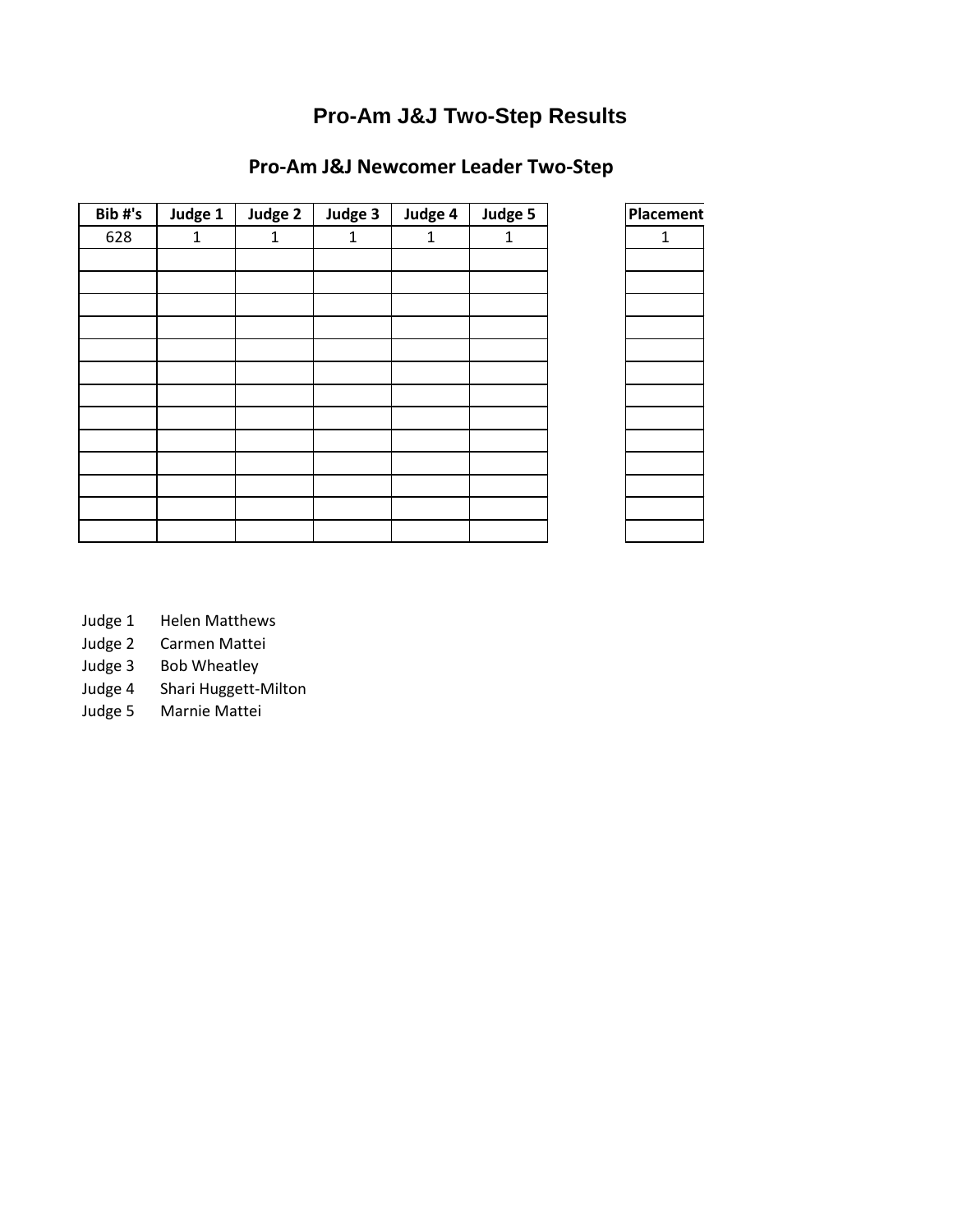| Bib#'s | Judge 1        | Judge 2        | Judge 3        | Judge 4        | Judge 5        | Placement      |
|--------|----------------|----------------|----------------|----------------|----------------|----------------|
| 506    | 5              | 4              | 5              | 3              | 5              | 5              |
| 641    | $\overline{2}$ | 3              | 3              | $\overline{2}$ | $\mathbf{1}$   | $\overline{2}$ |
| 752    | 6              | 6              | 6              | 5              | 6              | 6              |
| 778    | 4              | 5              | 4              | 6              | $\overline{2}$ | 4              |
| 784    | $\mathbf{1}$   | $\overline{2}$ | $\overline{2}$ | 1              | 4              | 1              |
| 799    | 3              | $\mathbf 1$    | $\mathbf{1}$   | 4              | 3              | 3              |
|        |                |                |                |                |                |                |
|        |                |                |                |                |                |                |
|        |                |                |                |                |                |                |
|        |                |                |                |                |                |                |
|        |                |                |                |                |                |                |
|        |                |                |                |                |                |                |
|        |                |                |                |                |                |                |
|        |                |                |                |                |                |                |

## **Pro-Am J&J Newcomer Follower Two-Step**

| Placement      |
|----------------|
| 5              |
| $\overline{2}$ |
| 6              |
| 4              |
| $\mathbf{1}$   |
| $\overline{3}$ |
|                |
|                |
|                |
|                |
|                |
|                |
|                |
|                |
|                |

Judge 1 Helen Matthews

Judge 2 Carmen Mattei

Judge 3 Bob Wheatley<br>Judge 4 Shari Huggett-N Shari Huggett-Milton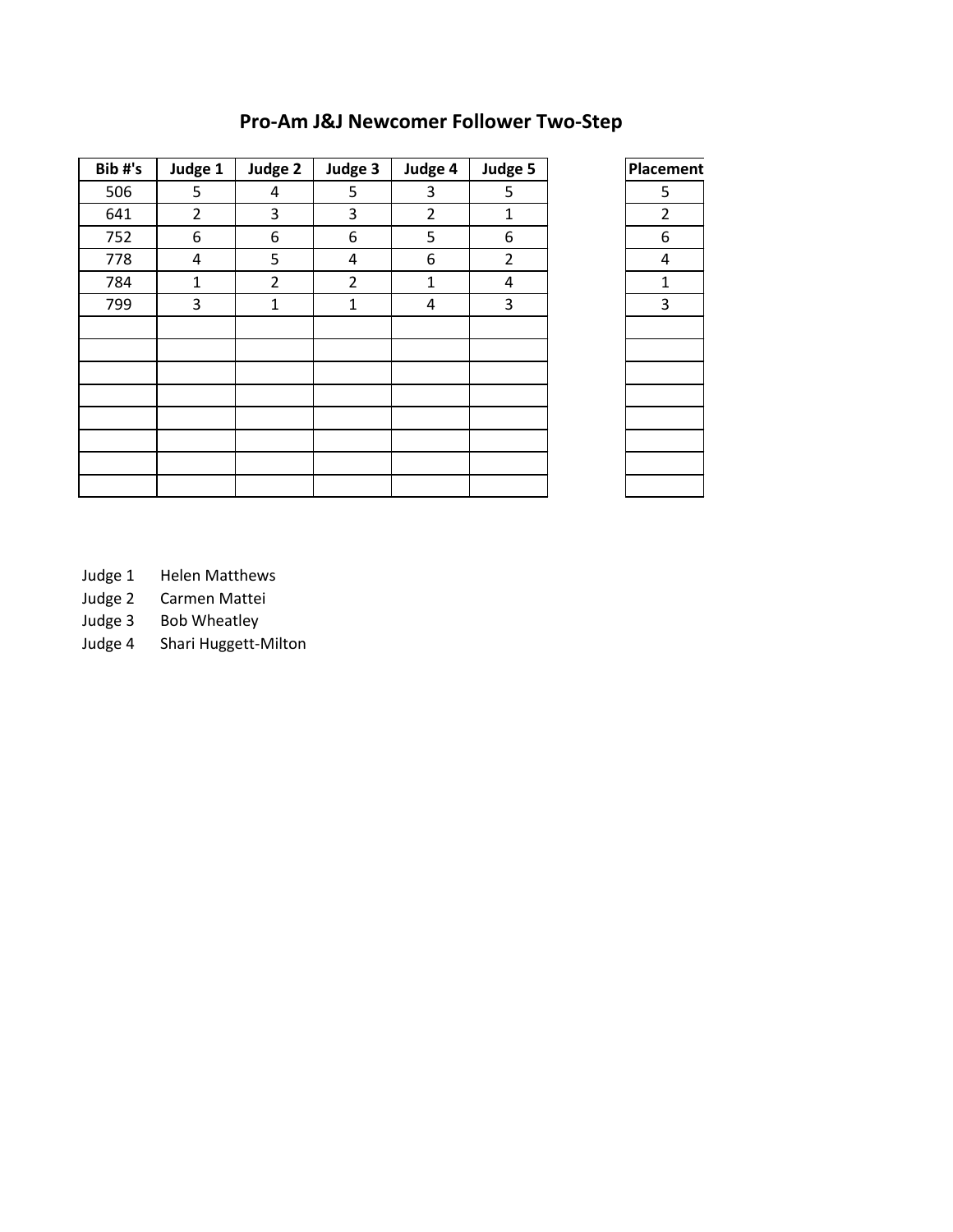### **Pro-Am J&J Novice Leader Two-Step**

| Bib#'s | Judge 1        | Judge 2        | Judge 3        | Judge 4        | Judge 5        | Placement      |
|--------|----------------|----------------|----------------|----------------|----------------|----------------|
| 501    | $\overline{2}$ | $\overline{2}$ | $\overline{2}$ | $\overline{2}$ | $\overline{2}$ | $\overline{2}$ |
| 670    | $\mathbf{1}$   | $\mathbf{1}$   | $\mathbf{1}$   | 1              | $\mathbf{1}$   | $\mathbf{1}$   |
|        |                |                |                |                |                |                |
|        |                |                |                |                |                |                |
|        |                |                |                |                |                |                |
|        |                |                |                |                |                |                |
|        |                |                |                |                |                |                |
|        |                |                |                |                |                |                |
|        |                |                |                |                |                |                |
|        |                |                |                |                |                |                |
|        |                |                |                |                |                |                |
|        |                |                |                |                |                |                |
|        |                |                |                |                |                |                |
|        |                |                |                |                |                |                |

| <b>Placement</b> |
|------------------|
| $\frac{2}{1}$    |
|                  |
|                  |
|                  |
|                  |
|                  |
|                  |
|                  |
|                  |
|                  |
|                  |
|                  |
|                  |
|                  |
|                  |

- Judge 1 Helen Matthews
- Judge 2 Carmen Mattei
- Judge 3 Bob Wheatley
- Judge 4 Shari Huggett-Milton
- Judge 5 Marnie Mattei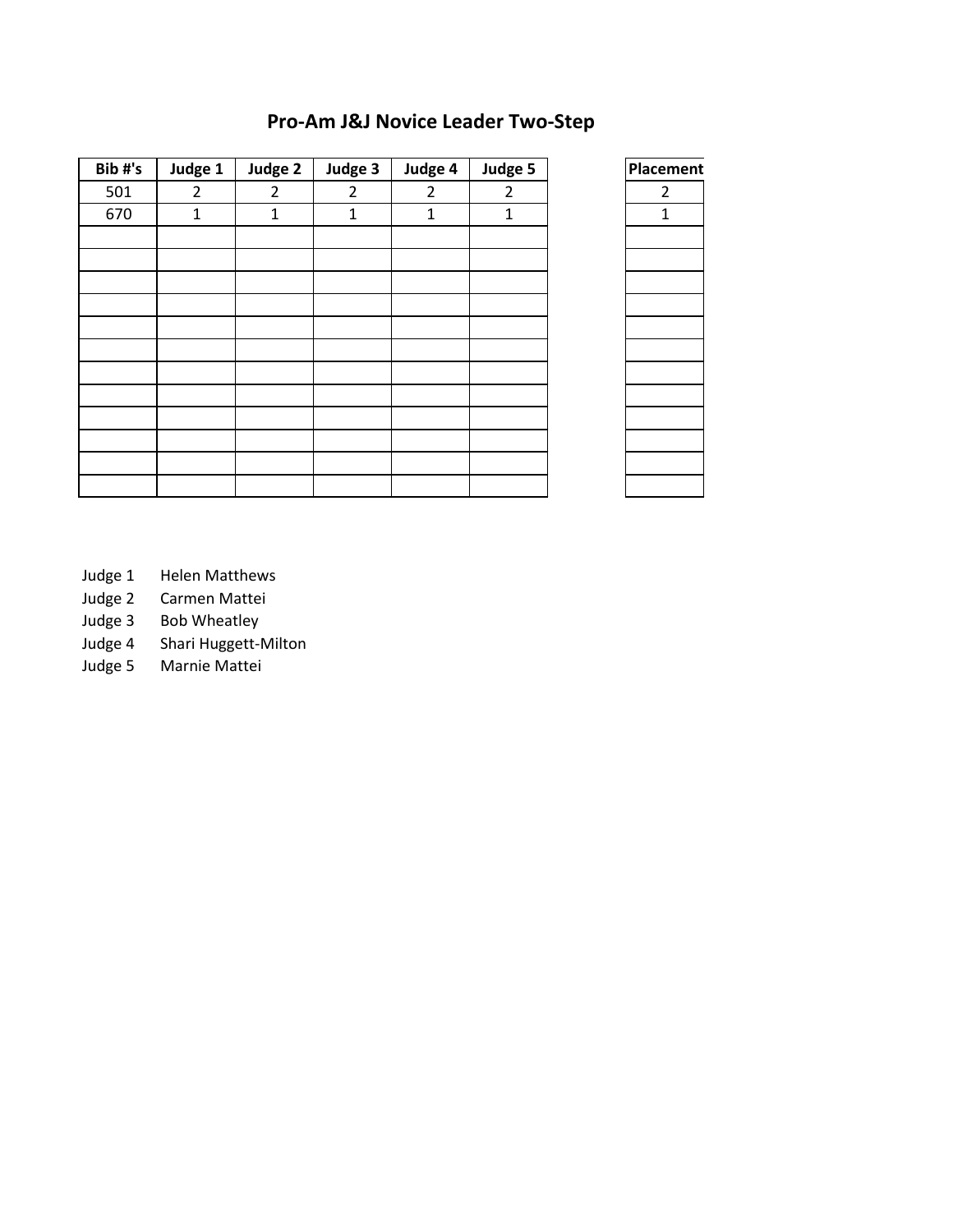## **Pro-Am J&J Novice Follower Two-Step**

| Bib#'s | Judge 1        | Judge 2        | Judge 3        | Judge 4        | Judge 5        | Placement      |
|--------|----------------|----------------|----------------|----------------|----------------|----------------|
| 529    | 1              | $\mathbf{1}$   | $\overline{2}$ | $\mathbf{1}$   | $\mathbf{1}$   | $\mathbf{1}$   |
| 628    | 4              | 3              | 3              | 4              | $\overline{2}$ | 3              |
| 646    | $\overline{2}$ | $\overline{2}$ | $\mathbf{1}$   | 3              | 3              | $\overline{2}$ |
| 700    | 3              | 4              | 4              | $\overline{2}$ | 4              | $\overline{4}$ |
|        |                |                |                |                |                |                |
|        |                |                |                |                |                |                |
|        |                |                |                |                |                |                |
|        |                |                |                |                |                |                |
|        |                |                |                |                |                |                |
|        |                |                |                |                |                |                |
|        |                |                |                |                |                |                |
|        |                |                |                |                |                |                |
|        |                |                |                |                |                |                |
|        |                |                |                |                |                |                |

| Placement     |
|---------------|
| $\mathbf{1}$  |
| 3             |
| $\frac{2}{4}$ |
|               |
|               |
|               |
|               |
|               |
|               |
|               |
|               |
|               |
|               |
|               |
|               |

- Judge 1 Helen Matthews
- Judge 2 Carmen Mattei
- Judge 3 Bob Wheatley
- Judge 4 Shari Huggett-Milton
- Judge 5 Marnie Mattei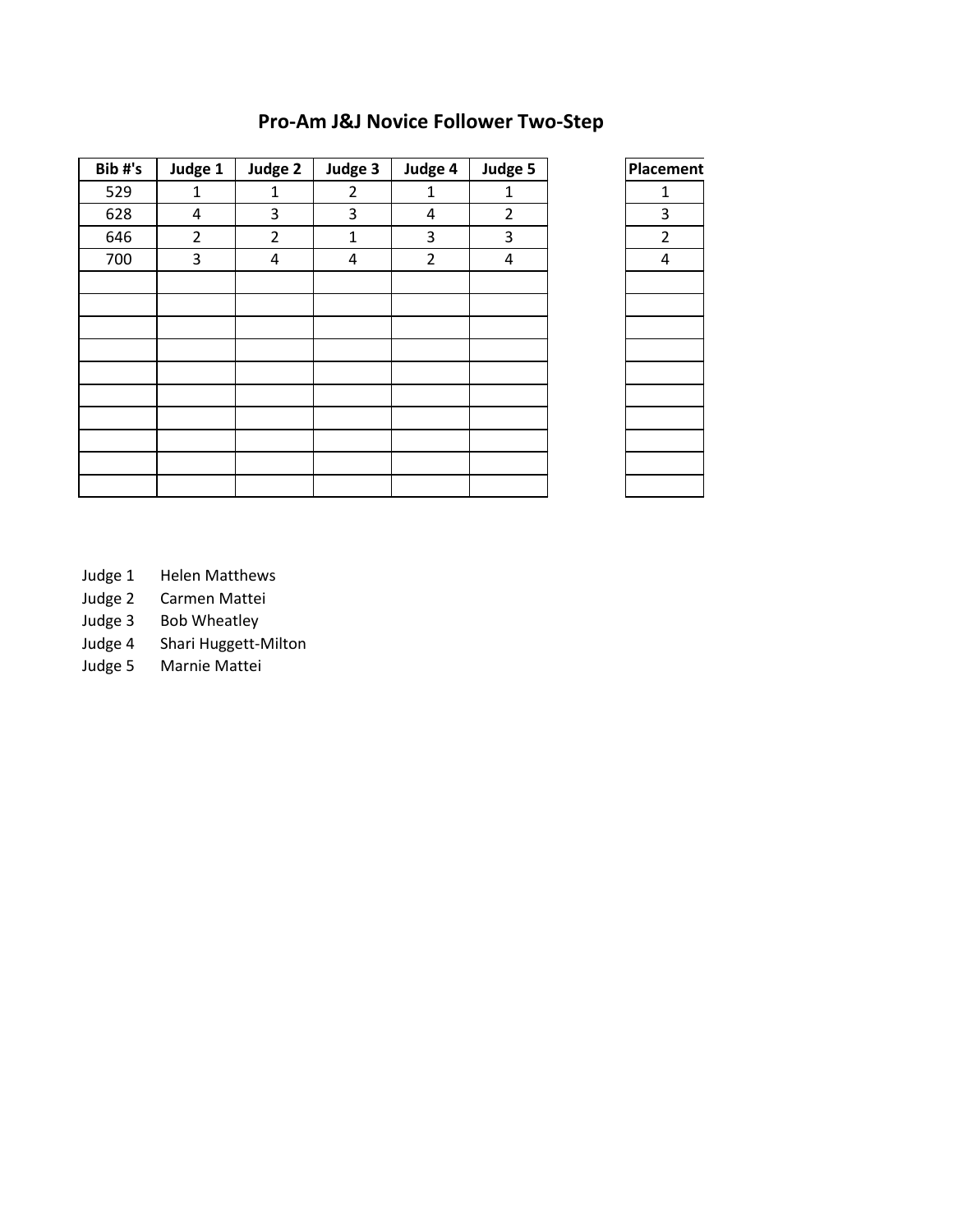## **Pro-Am J&J Int Leader Two-Step**

| Bib#'s | Judge 1 | Judge 2        | Judge 3        | Judge 4        | Judge 5        | Placement      |
|--------|---------|----------------|----------------|----------------|----------------|----------------|
| 525    | 2       | 1              | 1              | 3              | 1              | 1              |
| 620    | 3       | $\overline{2}$ | 3              | $\overline{2}$ | $\overline{2}$ | 3              |
| 786    | 1       | 3              | $\overline{2}$ | $\mathbf{1}$   | 3              | $\overline{2}$ |
|        |         |                |                |                |                |                |
|        |         |                |                |                |                |                |
|        |         |                |                |                |                |                |
|        |         |                |                |                |                |                |
|        |         |                |                |                |                |                |
|        |         |                |                |                |                |                |
|        |         |                |                |                |                |                |
|        |         |                |                |                |                |                |
|        |         |                |                |                |                |                |
|        |         |                |                |                |                |                |
|        |         |                |                |                |                |                |

| Placement     |
|---------------|
| 1             |
| 3             |
| $\frac{1}{2}$ |
|               |
|               |
|               |
|               |
|               |
|               |
|               |
|               |
|               |
|               |
|               |

- Judge 1 Helen Matthews
- Judge 2 Carmen Mattei<br>Judge 3 Bob Wheatley
- Bob Wheatley
- Judge 4 Shari Huggett-Milton
- Judge 5 Marnie Mattei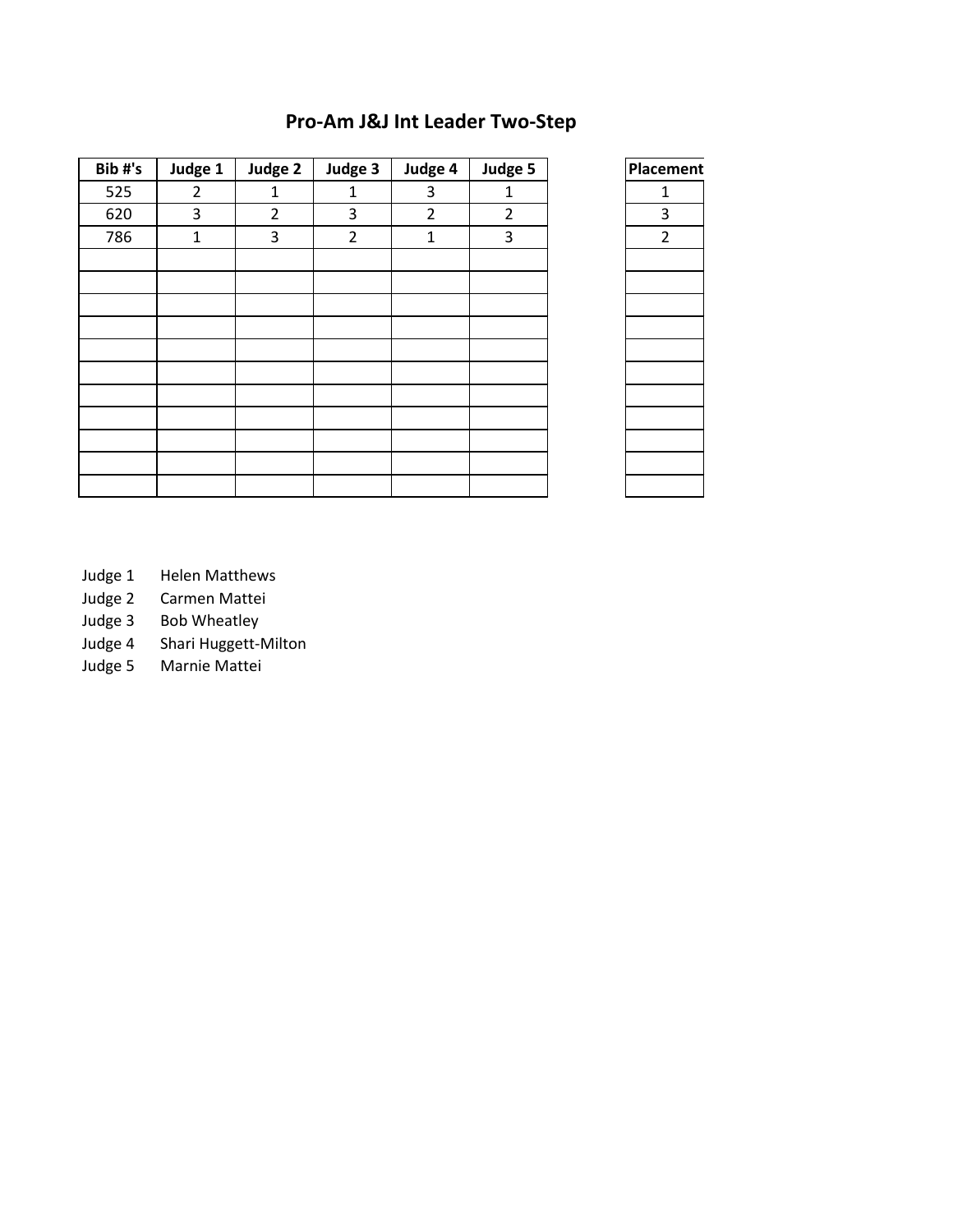### **Pro-Am J&J Int. Follower Two-Step**

| Bib#'s | Judge 1        | Judge 2        | Judge 3        | Judge 4        | Judge 5        | Placement      |
|--------|----------------|----------------|----------------|----------------|----------------|----------------|
| 693    | 3              | 3              | 3              | 3              | 3              | 3              |
| 770    | $\overline{2}$ | $\overline{2}$ | $\overline{2}$ | $\overline{2}$ | $\overline{2}$ | $\overline{2}$ |
| 791    | 1              | 1              | $\mathbf{1}$   | $\mathbf{1}$   | 1              | 1              |
|        |                |                |                |                |                |                |
|        |                |                |                |                |                |                |
|        |                |                |                |                |                |                |
|        |                |                |                |                |                |                |
|        |                |                |                |                |                |                |
|        |                |                |                |                |                |                |
|        |                |                |                |                |                |                |
|        |                |                |                |                |                |                |
|        |                |                |                |                |                |                |
|        |                |                |                |                |                |                |
|        |                |                |                |                |                |                |

| Placement      |  |
|----------------|--|
| $\frac{3}{2}$  |  |
|                |  |
| $\overline{1}$ |  |
|                |  |
|                |  |
|                |  |
|                |  |
|                |  |
|                |  |
|                |  |
|                |  |
|                |  |
|                |  |
|                |  |

- Judge 1 Helen Matthews
- Judge 2 Carmen Mattei<br>Judge 3 Bob Wheatley
- Bob Wheatley
- Judge 4 Shari Huggett-Milton
- Judge 5 Marnie Mattei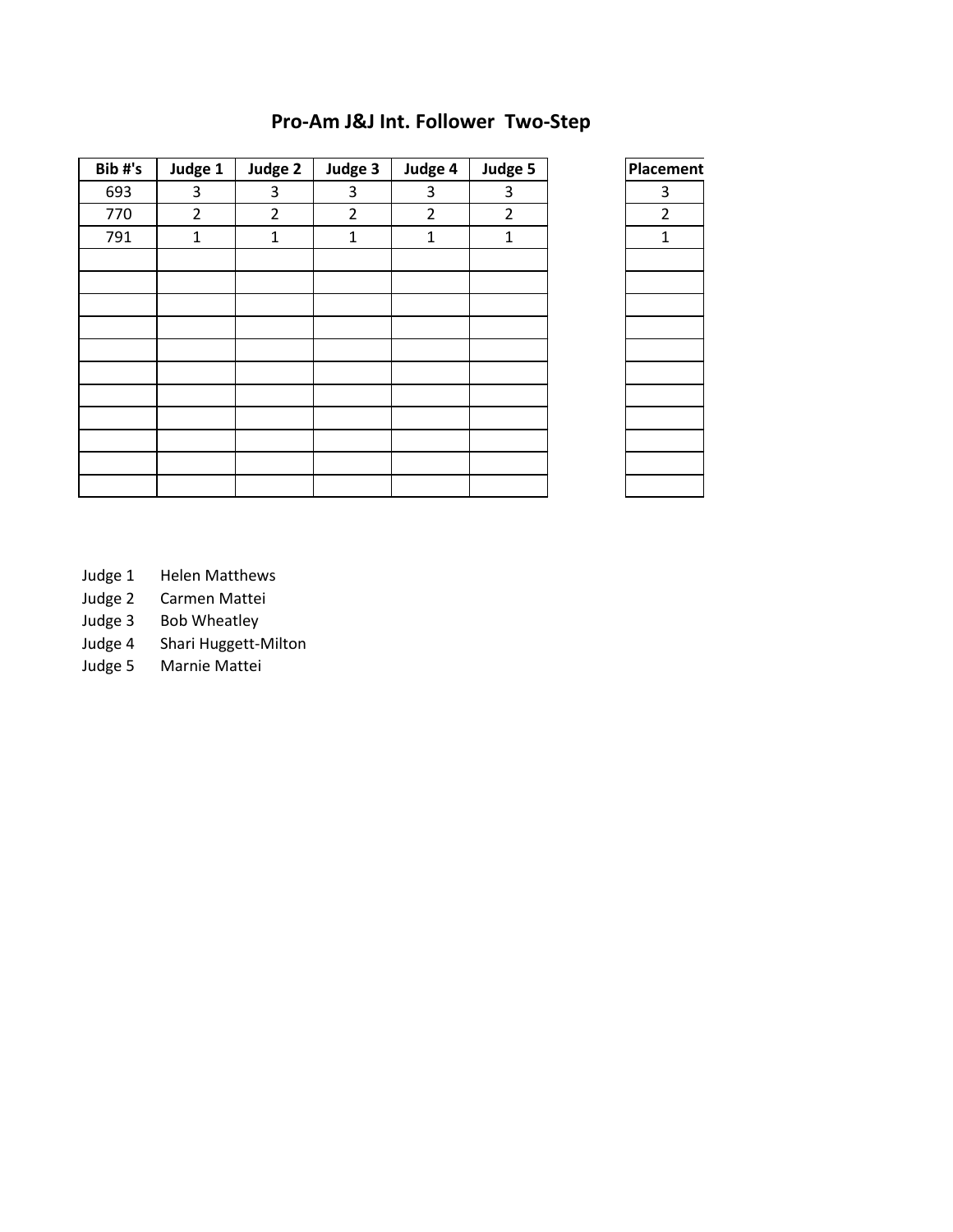### **Pro-Am J&J Master Leader Two-Step**

| Bib#'s | Judge 1        | Judge 2        | Judge 3        | Judge 4        | Judge 5        | Placer         |
|--------|----------------|----------------|----------------|----------------|----------------|----------------|
| 661    | $\mathbf{1}$   | $\overline{2}$ | 1              | $\mathbf{1}$   | $\overline{2}$ | $\mathbf{1}$   |
| 670    | $\overline{2}$ | $\mathbf{1}$   | $\overline{2}$ | $\overline{2}$ | $\mathbf{1}$   | $\overline{2}$ |
|        |                |                |                |                |                |                |
|        |                |                |                |                |                |                |
|        |                |                |                |                |                |                |
|        |                |                |                |                |                |                |
|        |                |                |                |                |                |                |
|        |                |                |                |                |                |                |
|        |                |                |                |                |                |                |
|        |                |                |                |                |                |                |
|        |                |                |                |                |                |                |
|        |                |                |                |                |                |                |
|        |                |                |                |                |                |                |
|        |                |                |                |                |                |                |
|        |                |                |                |                |                |                |



- Judge 1 Helen Matthews
- Judge 2 Carmen Mattei<br>Judge 3 Bob Wheatley
- Bob Wheatley
- Judge 4 Shari Huggett-Milton
- Judge 5 Marnie Mattei